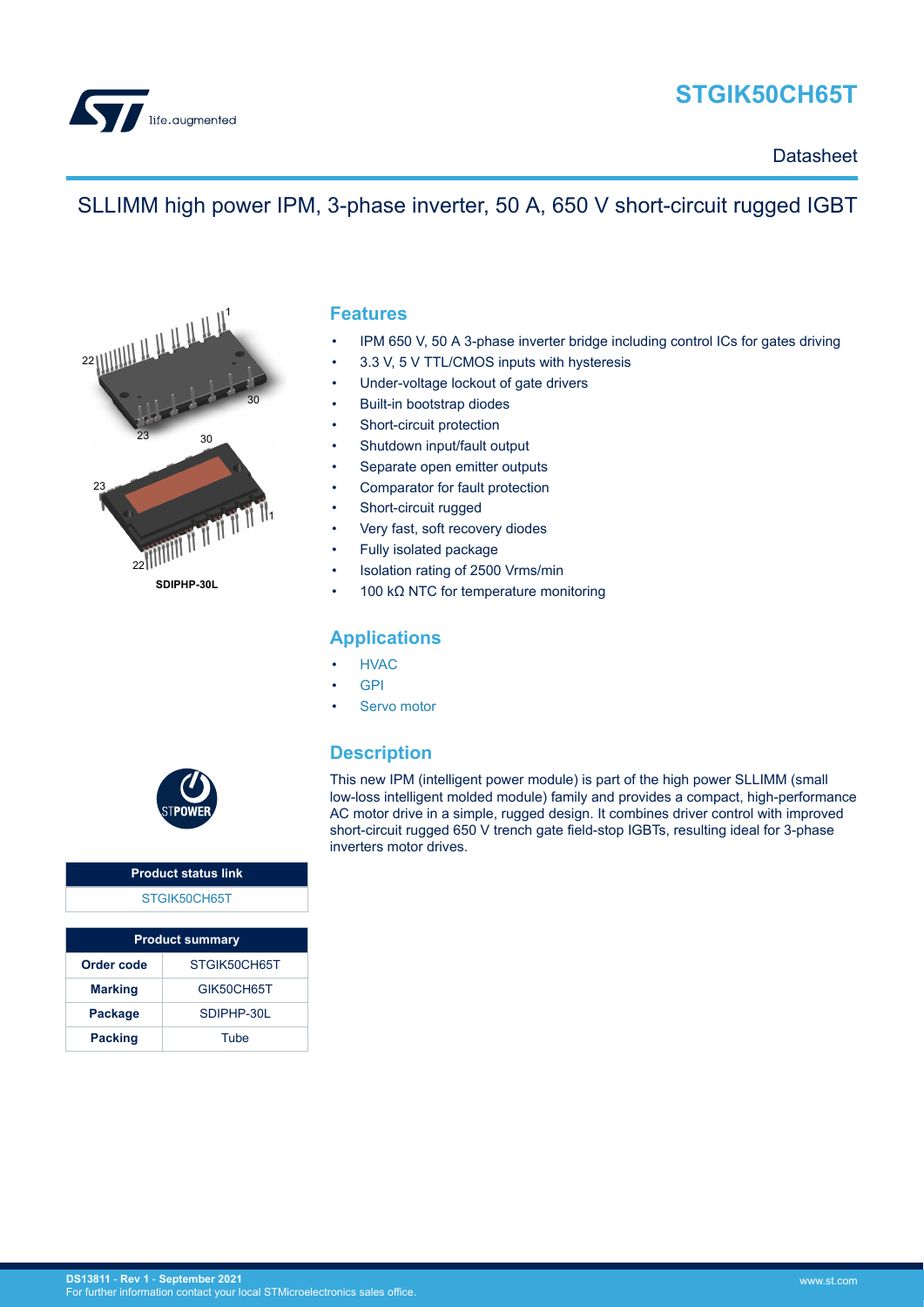## **1 Internal schematic and pin description**

<span id="page-1-0"></span>ST



#### **Figure 1. Internal schematic diagram and pin configuration**

GADG170920211009GT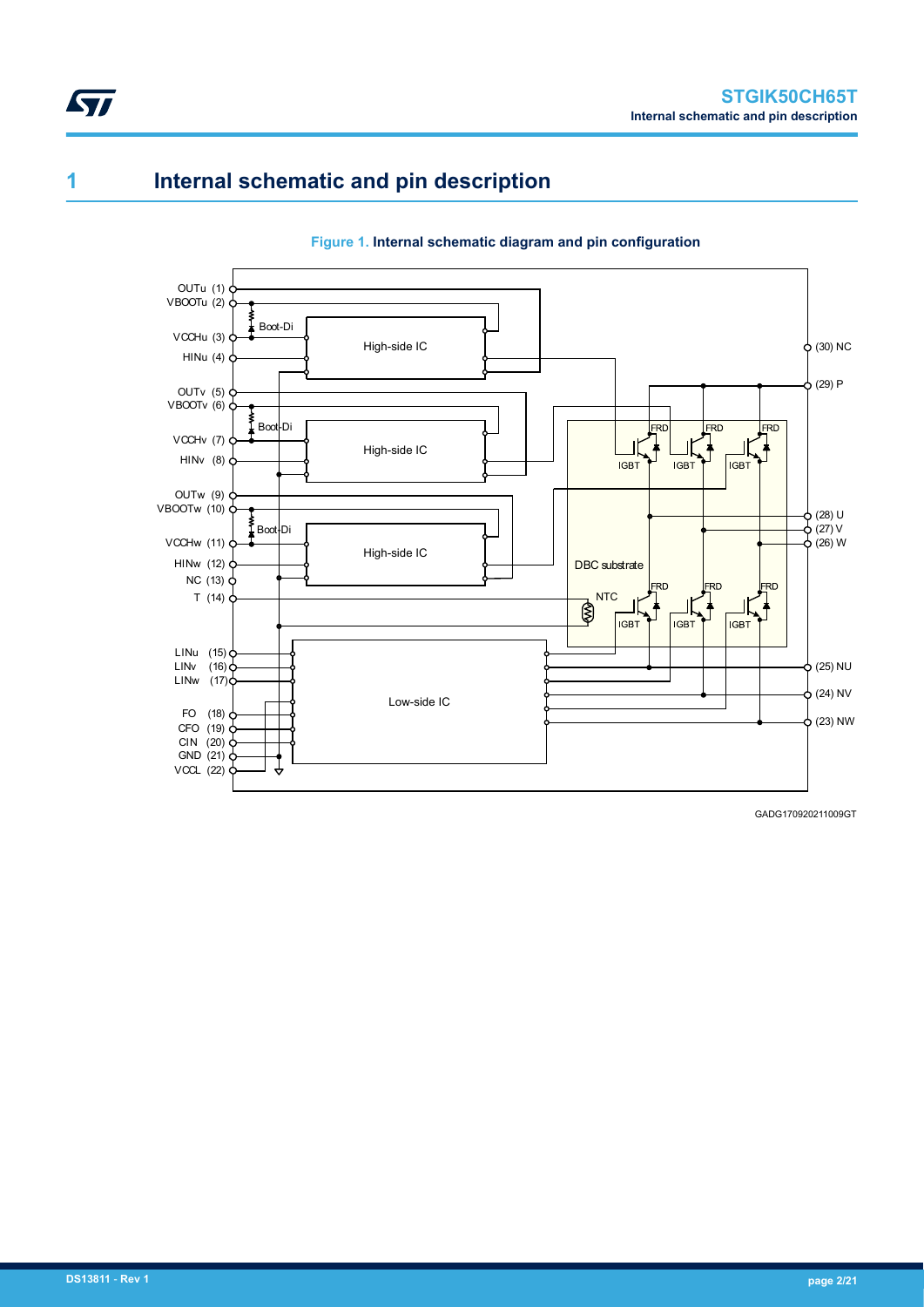### **Table 1. Pin description**

| Pin            | <b>Symbol</b>           | <b>Description</b>                         |
|----------------|-------------------------|--------------------------------------------|
| $\mathbf{1}$   | <b>OUTu</b>             | High-side reference output for U phase     |
| $\overline{2}$ | <b>VBOOTu</b>           | Bootstrap voltage for U phase              |
| 3              | <b>VCCHu</b>            | High-side voltage power supply for U phase |
| 4              | <b>HINu</b>             | High-side logic input for U phase          |
| 5              | <b>OUTv</b>             | High-side reference output for V phase     |
| 6              | <b>VBOOTV</b>           | Bootstrap voltage for V phase              |
| 7              | <b>VCCH<sub>v</sub></b> | High-side voltage power supply for V phase |
| 8              | <b>HIN<sub>V</sub></b>  | High-side logic input for V phase          |
| 9              | <b>OUTw</b>             | High-side voltage power supply for         |
| 10             | <b>VBOOTw</b>           | Bootstrap voltage for W phase              |
| 11             | <b>VCCHw</b>            | High-side voltage power supply for W phase |
| 12             | <b>HINw</b>             | High-side logic input for W phase          |
| 13             | <b>NC</b>               | Not connected (cut pin)                    |
| 14             | Τ                       | NTC thermistor output                      |
| 15             | <b>LINu</b>             | Low-side logic input for U phase           |
| 16             | <b>LIN<sub>V</sub></b>  | Low-side logic input for V phase           |
| 17             | <b>LIN<sub>w</sub></b>  | Low-side logic input for W phase           |
| 18             | F <sub>O</sub>          | Shutdown/fault output                      |
| 19             | <b>CFO</b>              | Capacitor for fault output setting         |
| 20             | <b>CIN</b>              | Comparator input                           |
| 21             | <b>GND</b>              | Ground                                     |
| 22             | <b>VCCL</b>             | Low-side voltage power supply              |
| 23             | <b>NW</b>               | Negative DC input for W phase              |
| 24             | <b>NV</b>               | Negative DC input for V phase              |
| 25             | <b>NU</b>               | Negative DC input for U phase              |
| 26             | W                       | W phase output                             |
| 27             | V                       | V phase output                             |
| 28             | U                       | U phase output                             |
| 29             | P                       | Positive DC input                          |
| 30             | <b>NC</b>               | Not connected                              |

ST

*Note: It is required the external connection between the following couple of pins:*

*• OUTu (1) and U (28)*

- *OUTv (5) and V (27)*
- *OUTw (9) and W (26).*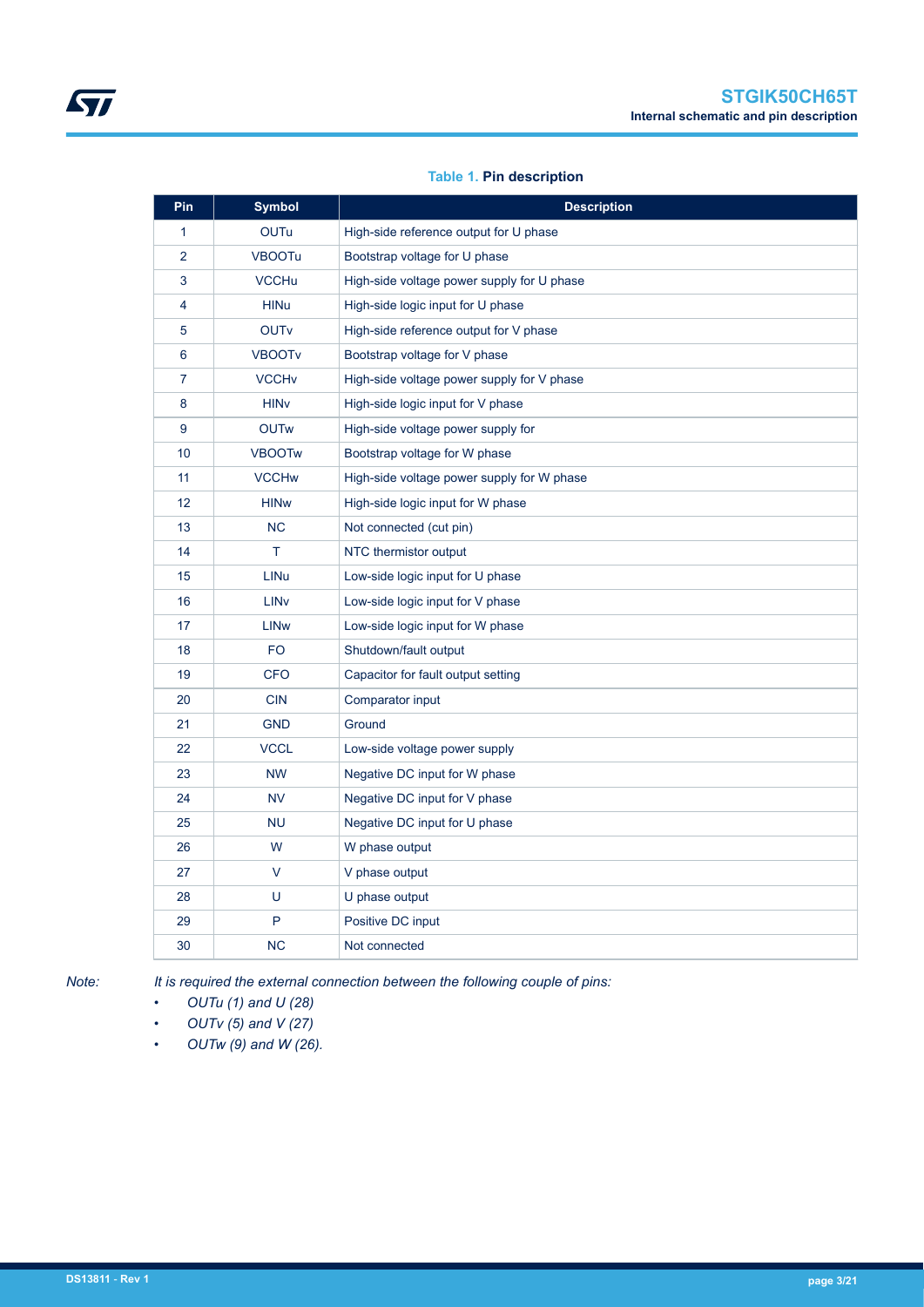# <span id="page-3-0"></span>**2 Absolute maximum ratings**

### $T_J$  = 25 °C unless otherwise noted.

| <b>Symbol</b>             | <b>Parameter</b>                                                                                                          | Value | <b>Unit</b>    |
|---------------------------|---------------------------------------------------------------------------------------------------------------------------|-------|----------------|
| $V_{PN}$                  | Supply voltage between $P - N_{11}$ , $-N_{12}$ , $-N_{13}$                                                               | 500   | V              |
| $V_{PN(surge)}$           | Supply voltage (surge) between $P - N_{U}$ , $-N_{V}$ , $-N_{W}$                                                          | 550   | $\vee$         |
| <b>V<sub>CES</sub></b>    | Collector-emitter voltage each IGBT                                                                                       | 650   | V              |
| $\mathsf{I}_{\mathbf{C}}$ | Continuous collector current each IGBT                                                                                    | 50    | $\overline{A}$ |
| $I_{\rm CP}$              | Peak collector current each IGBT (less than 1 ms)                                                                         | 100   | $\overline{A}$ |
| <b>P</b> TOT              | Total power dissipation at $T_C = 25$ °C each IGBT                                                                        | 150   | W              |
| $V_{PN(SP)}$              | Self-protection supply voltage limit, $V_{CC}$ = 13.5 – 16.5 V, T <sub>J</sub> = 150 °C,<br>non-repetitive, less than 2us | 400   | v              |

#### **Table 2. Inverter parts**

#### **Table 3. Control parts**

| <b>Symbol</b>            | <b>Parameter</b>                                               | Min.   | Max.                   | <b>Unit</b>    |
|--------------------------|----------------------------------------------------------------|--------|------------------------|----------------|
| $V_{\rm CC}$             | Supply voltage applied between $V_{CCHx}$ -GND, $V_{CCl}$ -GND | $-0.5$ | 25                     | $\vee$         |
| <b>V</b> BOOT            | Bootstrap voltage                                              | $-0.5$ | 25                     | $\vee$         |
| $V_{\text{OUT}}$         | Output voltage applied between OUTx and GND                    | $-0.5$ | 650                    | $\vee$         |
| <b>V<sub>CIN</sub></b>   | Comparator input voltage                                       | $-0.5$ | $V_{\rm CCl}$ +0.3     | $\vee$         |
| <b>VINH</b>              | Logic input voltage applied between H <sub>INx</sub> and GND   | $-0.5$ | $V_{\text{CCHx}}$ +0.3 | $\vee$         |
| <b>VINL</b>              | Logic input voltage applied between $L_{INx}$ and GND          | $-0.5$ | $V_{\rm CCl}$ +0.3     | $\vee$         |
| $V_{FO}$                 | Fault output voltage                                           | $-0.5$ | $V_{\rm CCl}$ +0.3     | $\vee$         |
| <b>IFO</b>               | Fault output sink current                                      |        | 1                      | m <sub>A</sub> |
| $\Delta V_{CC}/\Delta t$ | Change rate of $V_{CC}$ supply voltage time                    | $-1$   | 1                      | $V/\mu s$      |

#### **Table 4. Bootstrap diode**

| mbol  | Parameter                       | Min. | Max. | Unit |
|-------|---------------------------------|------|------|------|
| VR-BS | Bootstrap diode reverse voltage | -    | 650  |      |

#### **Table 5. Total system**

| <b>Symbol</b>    | <b>Parameter</b>                                                                                     | Value        | <b>Unit</b> |
|------------------|------------------------------------------------------------------------------------------------------|--------------|-------------|
| V <sub>ISO</sub> | Isolation withstand voltage applied between each pin and heat sink plate<br>$(AC voltage, t = 60 s)$ | 2500         | Vrms        |
| TJ               | IGBT and FRD operating junction temperature range                                                    | $-40$ to 175 | °C          |
|                  | Driver IC and bootstrap diode operating junction temperature range                                   | $-40$ to 150 |             |
| Тc               | Module case operating temperature range                                                              | $-40$ to 125 | °C          |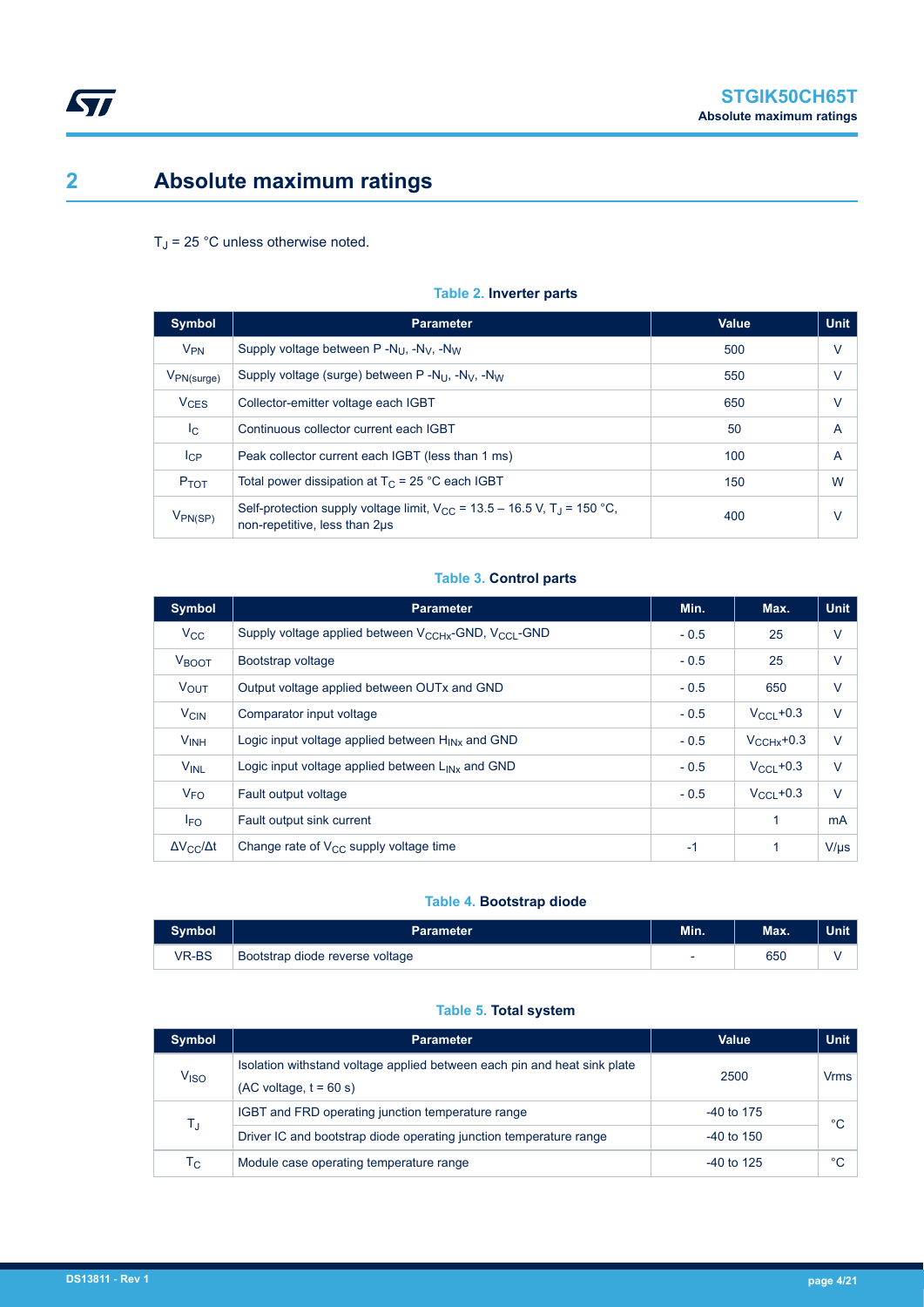#### **Table 6. Thermal data**

| <b>Symbol</b> | <b>Parameter</b>                                  | <b>Value</b> | <b>Unit</b>   |
|---------------|---------------------------------------------------|--------------|---------------|
|               | Thermal resistance, junction-to-case single IGBT  |              |               |
| $R_{thJC}$    | Thermal resistance, junction-to-case single diode |              | $\degree$ C/W |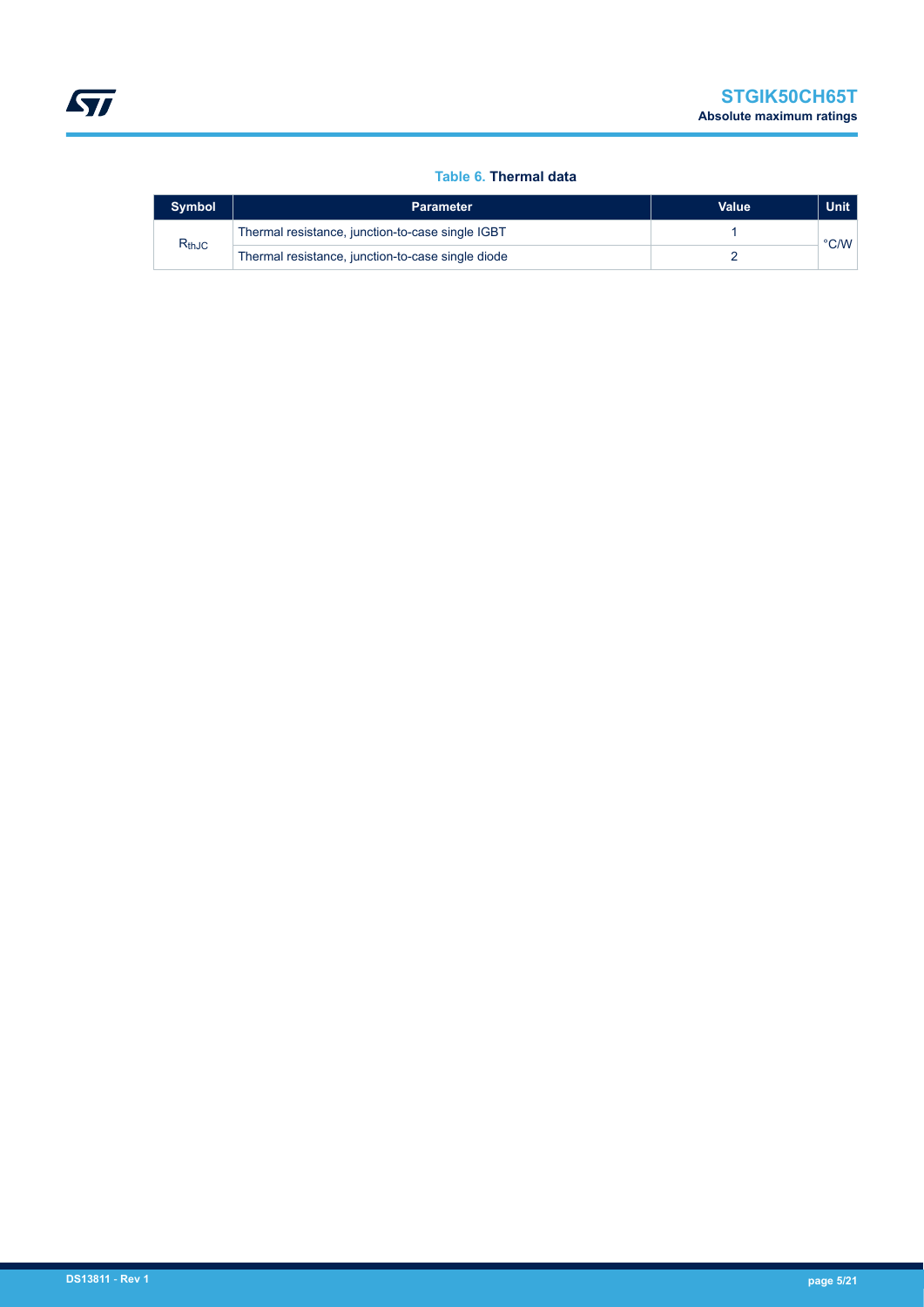## **3 Electrical characteristics**

 $T_J$  = 25 °C unless otherwise specified.

### **3.1 Inverter parts**

<span id="page-5-0"></span> $\sqrt{2}$ 

| <b>Symbol</b> | <b>Parameter</b>                        | <b>Test conditions</b>                                                                                            | Min.                     | Typ. | Max. | <b>Unit</b> |
|---------------|-----------------------------------------|-------------------------------------------------------------------------------------------------------------------|--------------------------|------|------|-------------|
| $I_{CES}$     | Collector cut-off current               | $V_{CF}$ = 650 V, $V_{CC}$ = $V_{boot}$ = 15 V                                                                    | $\overline{\phantom{a}}$ | 25   |      | μA          |
| $V_{CE(sat)}$ | Collector-emitter saturation<br>voltage | $V_{\text{CC}}$ = $V_{\text{boot}}$ = 15 V, $V_{\text{IN}}^{(1)}$ = 5 V,<br>$I_C = 50 A$                          | $\overline{\phantom{a}}$ | 1.8  | 2.3  | $\vee$      |
|               |                                         | $V_{\text{CC}}$ = $V_{\text{boot}}$ = 15 V, $V_{\text{IN}}^{(1)}$ = 5 V,<br>$I_C = 50$ A, T <sub>J</sub> = 175 °C | $\overline{\phantom{a}}$ | 22   |      |             |
|               |                                         | $V_{IN}^{(1)} = 0$ V, $I_C = 50$ A                                                                                | $\overline{\phantom{a}}$ | 2.0  | 2.5  | V           |
| $V_F$         | Diode forward voltage                   | $V_{IN}^{(1)} = 0$ V, I <sub>C</sub> = 50 A, T <sub>J</sub> = 175 °C                                              | $\overline{\phantom{a}}$ | 2.25 |      |             |

**Table 7. Inverter parts**

*1. Applied between HINx, LINx and GND for x = U, V, W.*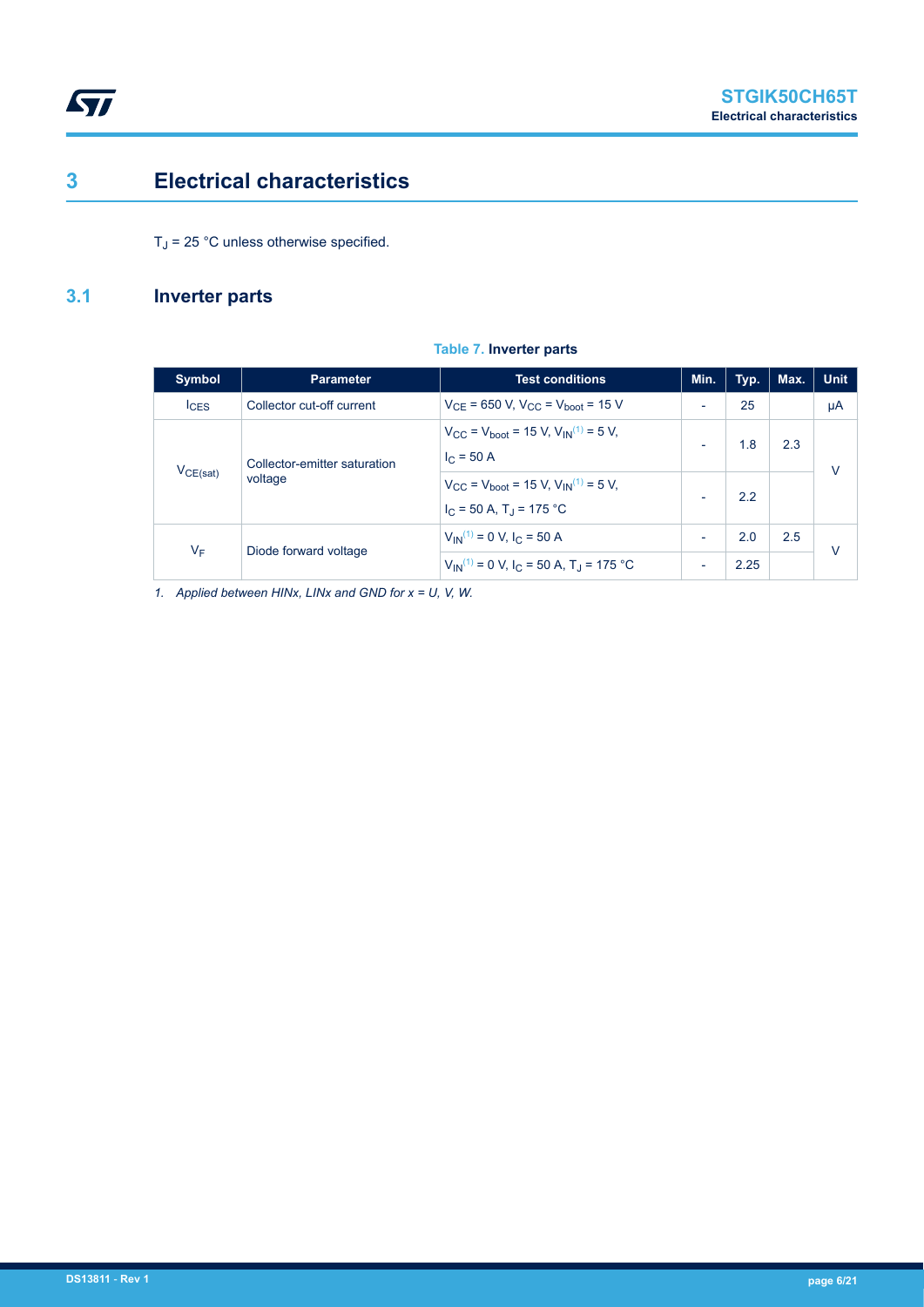| <b>Symbol</b>                       | <b>Parameter</b>          | <b>Test conditions</b>                                        | Min.                     | Typ.  | Max.                        | <b>Unit</b> |
|-------------------------------------|---------------------------|---------------------------------------------------------------|--------------------------|-------|-----------------------------|-------------|
|                                     |                           | <b>High-side</b>                                              |                          |       |                             |             |
| $t_{on}$ <sup>(1)</sup>             | Turn-on time              |                                                               | $\bar{\phantom{a}}$      | 860   | $\mathcal{L}_{\mathcal{A}}$ | ns          |
| $t_{c(on)}$ <sup>(1)</sup>          | Crossover time on         |                                                               | $\overline{\phantom{a}}$ | 386   | $\overline{\phantom{a}}$    | ns          |
| $t_{off}$ <sup>(1)</sup>            | Turn-off time             |                                                               | $\overline{\phantom{a}}$ | 1464  | $\blacksquare$              | ns          |
| $t_{C(Off)}$ <sup>(1)</sup>         | Crossover time off        | $V_{DD}$ = 300 V, V <sub>CC</sub> = V <sub>boot</sub> = 15 V, | $\overline{\phantom{a}}$ | 137   | $\overline{\phantom{a}}$    | ns          |
| $t_{rr}$ <sup>(1)</sup>             | Reverse recovery time     | $V_{IN}^{(2)} = 0$ to 5 V, I <sub>C</sub> = 50 A              | $\overline{\phantom{a}}$ | 370   | $\overline{\phantom{a}}$    | ns          |
| $E_{on}$                            | Turn-on switching energy  |                                                               | $\overline{\phantom{a}}$ | 2.70  | $\blacksquare$              | mJ          |
| $E_{\text{off}}$                    | Turn-off switching energy |                                                               | $\overline{\phantom{a}}$ | 1.12  | $\overline{\phantom{a}}$    | mJ          |
| $\mathsf{E}_{\mathsf{f}\mathsf{f}}$ | Reverse recovery energy   |                                                               | $\overline{\phantom{a}}$ | 0.244 | $\overline{\phantom{a}}$    | mJ          |
|                                     |                           | <b>Low-side</b>                                               |                          |       |                             |             |
| $t_{on}$ <sup>(1)</sup>             | Turn-on time              |                                                               | $\overline{\phantom{a}}$ | 605   | $\overline{\phantom{0}}$    | ns          |
| $t_{c(on)}$ <sup>(1)</sup>          | Crossover time on         |                                                               | $\overline{\phantom{a}}$ | 266   | $\blacksquare$              | ns          |
| $t_{off}$ <sup>(1)</sup>            | Turn-off time             |                                                               | $\overline{\phantom{a}}$ | 962   | $\blacksquare$              | ns          |
| $t_{C(Off)}$ <sup>(1)</sup>         | Crossover time off        | $V_{DD}$ = 300 V, $V_{CC}$ = $V_{boot}$ = 15 V,               | $\overline{\phantom{a}}$ | 110   | Ξ.                          | ns          |
| $t_{rr}$ <sup>(1)</sup>             | Reverse recovery time     | $V_{IN}^{(2)} = 0$ to 5 V, $I_C = 50$ A                       | $\overline{\phantom{a}}$ | 405   | $\overline{\phantom{a}}$    | ns          |
| $E_{on}$                            | Turn-on switching energy  |                                                               | $\overline{\phantom{a}}$ | 2.16  | $\overline{\phantom{a}}$    | mJ          |
| $E_{\text{off}}$                    | Turn-off switching energy |                                                               | $\overline{\phantom{a}}$ | 0.85  | $\overline{\phantom{a}}$    | mJ          |
| $E_{rr}$                            | Reverse recovery energy   |                                                               | $\overline{\phantom{a}}$ | 0.192 | $\blacksquare$              | mJ          |

#### **Table 8. Inductive load switching time and energy**

*1. ton and toff include the propagation delay time of the internal drive. tc(on) and tc(off) are the switching times of the IGBT itself under the internally given gate driving conditions.*

*2. Applied between HINx, LINx and GND for x = U, V, W.*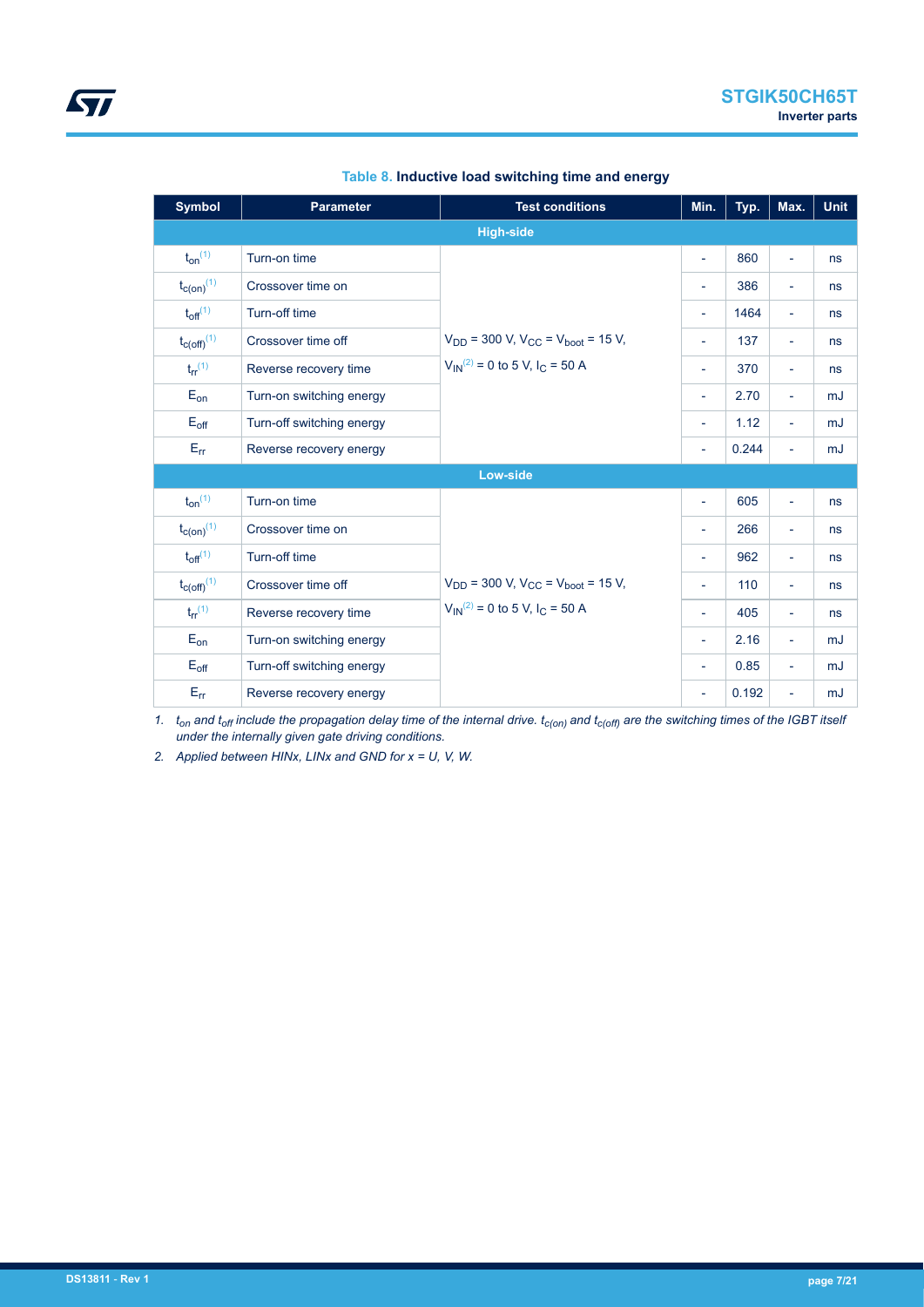#### **Figure 2. Switching time test circuit**



GADG200920211533GT





AM09223V1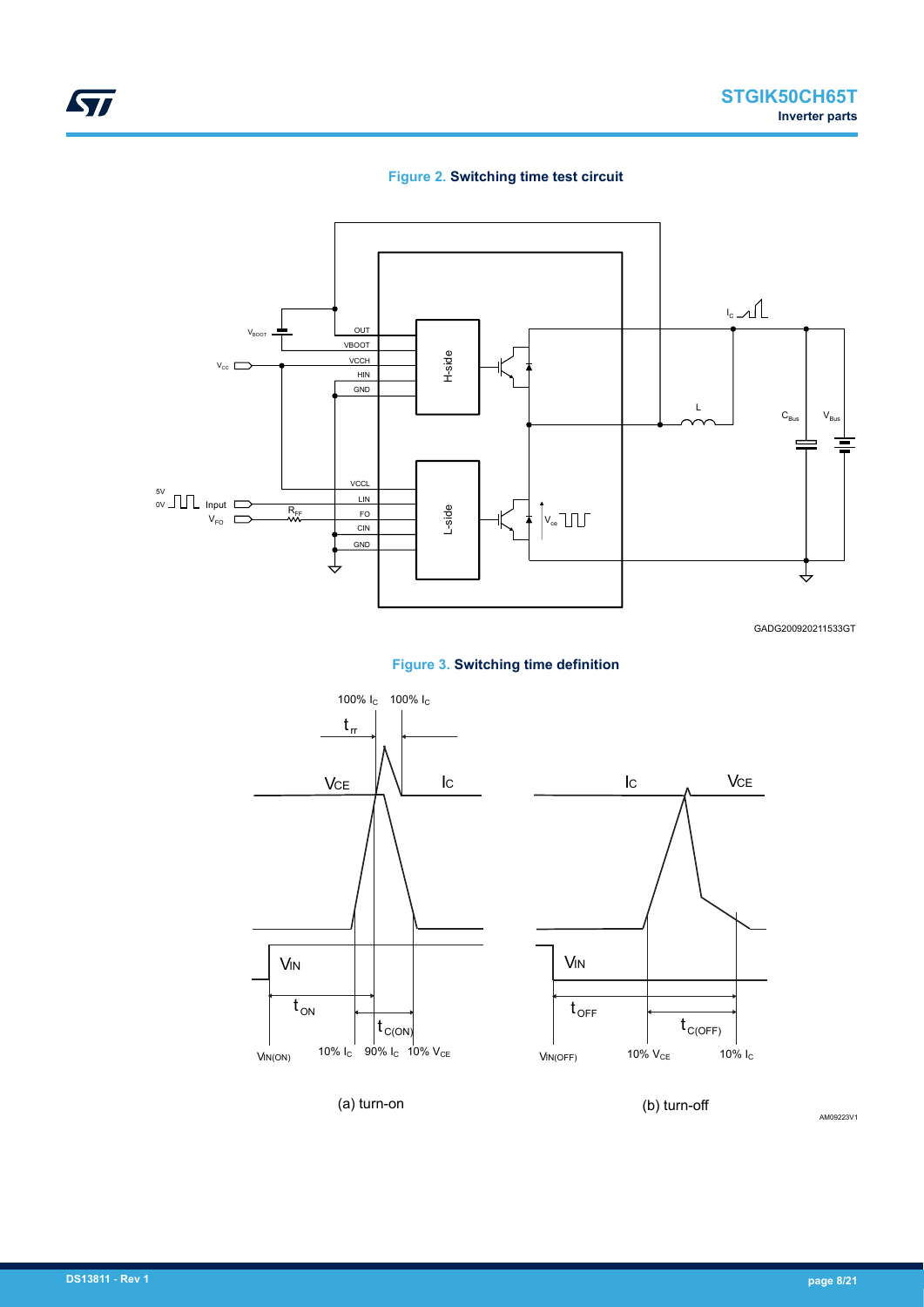### <span id="page-8-0"></span>**3.2 Control/protection parts**

Unless specifically noted, T<sub>C</sub> = -40 °C to 125 °C, V<sub>PN</sub> = 300 V, V<sub>VCCxH</sub> = V<sub>VCCL</sub> = 15 V, R<sub>FF</sub> = 10 kΩ, C<sub>FF</sub> = 0 µF, and  $V_{FO}$  = 5 V. The shipping test is performed at T<sub>A</sub> = 25 °C and 125 °C for the electrical characteristics shown below (except for the parameters specified by design and not tested in production).

| <b>Symbol</b>                    | <b>Parameter</b>                               | <b>Test condition</b>                                                                                                 | Min. | Typ.         | Max.         | Unit     |
|----------------------------------|------------------------------------------------|-----------------------------------------------------------------------------------------------------------------------|------|--------------|--------------|----------|
| V <sub>VCCHx_H</sub>             | VCCHx pin operating voltage                    |                                                                                                                       | 9.2  | 10.2         | 11.3         | V        |
| V <sub>VCCHx_L</sub>             | VCCHx pin operating stop voltage               |                                                                                                                       | 8.7  | 9.7          | 10.8         | V        |
| V <sub>VCCHx_HYS</sub>           | <b>VCCHx pin hysteresis</b>                    |                                                                                                                       |      | 0.5          |              | V        |
| V <sub>VCCL_H</sub>              | VCCL pin operating voltage                     |                                                                                                                       | 11.2 | 12.6         | 13.3         | V        |
| V <sub>VCCL_L</sub>              | VCCL pin operating stop voltage                |                                                                                                                       | 10.7 | 12.1         | 12.8         | V        |
| V <sub>VCCL_HYS</sub>            | <b>VCCL pin hysteresis</b>                     |                                                                                                                       |      | 0.5          |              | V        |
| V <sub>VBOOTx-OUTx</sub> H       | VBOOTx-OUTx operating voltage                  |                                                                                                                       | 11.0 | 12.1         | 12.8         | $\vee$   |
| V <sub>VBOOTx-OUTx_L</sub>       | VBOOTx-OUTx operating stop voltage             |                                                                                                                       | 10.5 | 11.6         | 12.3         | V        |
| V <sub>VBOOTx-OUTx_HYS</sub>     | VBOOTx-OUTx hysteresis                         |                                                                                                                       |      | 0.5          |              | V        |
|                                  |                                                | $V_{HINx} = 0$ V, each pin                                                                                            |      | 1.1          | 2.0          | mA       |
| <b>I</b> vcc <sub>Hx</sub>       | VCCHx pin input current                        | $V_{HINx}$ = 5 V, each pin                                                                                            |      | 1.1          | 2.0          | mA       |
|                                  | VCCL pin input current                         | $V_{LINx} = 0 V$                                                                                                      |      | 1.9          | 3.2          | mA       |
| <b>I</b> vccL                    |                                                | $V_{LINx} = 5 V$                                                                                                      |      | 1.9          | 3.2          | mA       |
| <b>I</b> VBOOTX-OUTX             | VBOOTx-OUTx input current                      | $V_{VBOOTx-OUTx}$ = 15 V,<br>$V_{INxH} = 0 V,$<br>in 1-phase operation<br>$VVBOOTx-OUTx = 15 V,$<br>$V_{INxH}$ = 5 V, |      | 0.09<br>0.11 | 0.30<br>0.30 | mA<br>mA |
|                                  |                                                | in 1-phase operation                                                                                                  |      |              |              |          |
|                                  | <b>Input signal</b>                            |                                                                                                                       |      |              |              |          |
| $V_{HINX_H}$                     | HINx pin high-level input threshold<br>voltage |                                                                                                                       |      | 2.0          | 2.5          | V        |
| $V_{\text{HINx\_L}}$             | HINx pin low-level input threshold<br>voltage  |                                                                                                                       | 1.0  | 1.5          |              | V        |
| V <sub>HINX_HYS</sub>            | HINx pin hysteresis                            |                                                                                                                       |      | 0.5          |              | $\vee$   |
| $V_{LINK_H}$                     | LINx high-level input threshold voltage        |                                                                                                                       |      | 2.0          | 2.5          | V        |
| $V_{LINx\_L}$                    | LINx pin low-level input threshold<br>voltage  |                                                                                                                       | 1.0  | 1.5          |              | V        |
| V <sub>LINX_HYS</sub>            | LINx pin hysteresis                            |                                                                                                                       |      | 0.5          |              | V        |
| <b>HINX</b>                      | HINx pin input Current                         | $V_{HINX}$ = 5 V, each pin                                                                                            |      | 0.25         | 0.50         | mA       |
| $I_{LINX}$                       | LINx pin input Current                         | $V_{LINx}$ = 5 V, each pin                                                                                            |      | 0.25         | 0.50         | mA       |
| $t$ HINx_MIN(ON) <sup>(1)</sup>  | HINx pin minimum response pulse<br>width (On)  |                                                                                                                       |      | 0.34         | 0.50         | $\mu s$  |
| $t$ HINX MIN(OFF) <sup>(2)</sup> | HINx pin minimum response pulse<br>width (Off) |                                                                                                                       |      | 0.36         | 0.50         | $\mu s$  |

#### **Table 9. Control/protection parts**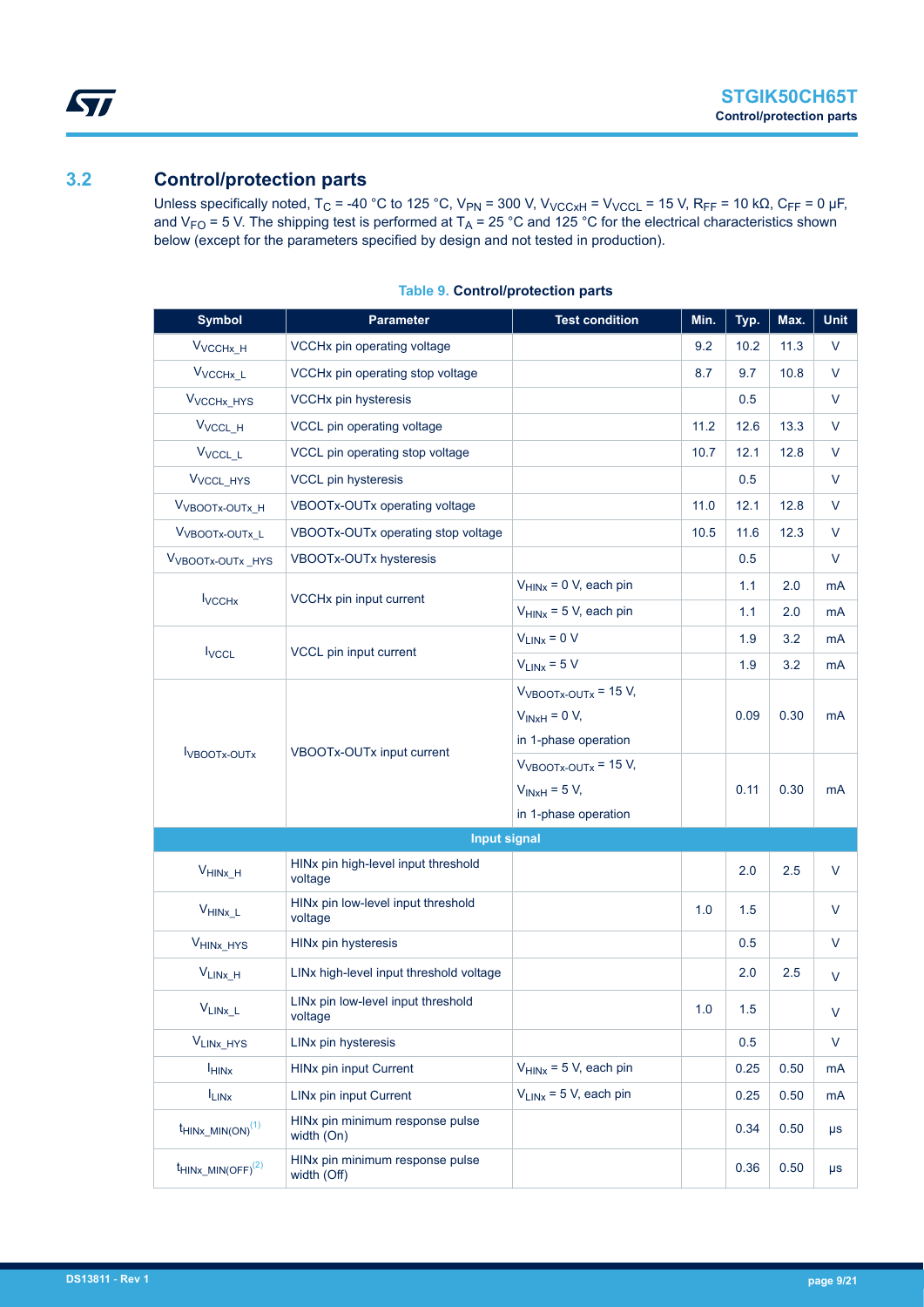<span id="page-9-0"></span>

| <b>Symbol</b>              | <b>Parameter</b>                               | <b>Test condition</b>                                                       | Min.                     | Typ.  | Max.  | <b>Unit</b> |
|----------------------------|------------------------------------------------|-----------------------------------------------------------------------------|--------------------------|-------|-------|-------------|
| $t_{LINx\_MIN(ON)}^{(2)}$  | LINx pin minimum response pulse<br>width (On)  |                                                                             | $\overline{\phantom{a}}$ | 0.26  | 0.50  | $\mu s$     |
| $t_{LINK~MIN(OFF)}^{(2)}$  | LINx pin minimum response pulse<br>width (Off) |                                                                             | $\overline{\phantom{a}}$ | 0.27  | 0.50  | $\mu s$     |
|                            | Fault signal output and shutdown signal input  |                                                                             |                          |       |       |             |
| $V_{FO_H}$                 | FO pin shutdown release voltage                |                                                                             |                          | 2.0   | 2.5   | $\vee$      |
| V <sub>FOL</sub>           | FO pin shutdown threshold voltage              |                                                                             | 1.0                      | 1.5   |       | $\vee$      |
| V <sub>FO</sub> HYS        | FO pin shutdown hysteresis                     |                                                                             |                          | 0.5   |       | $\vee$      |
| $V_{FO_H}$                 | FO pin output voltage in normal<br>operation   | $V_{FO}$ = 5 V, R <sub>FF</sub> = 10 k $\Omega$ ,<br>$V_{\text{CIN}} = 0 V$ | 4.8                      | 5.0   |       | $\vee$      |
| $V_{FO\_L}$                | VFO pin error signal output voltage            | $V_{\text{FO}}$ = 5 V, R <sub>FF</sub> = 10 kΩ,<br>$V_{CIN} = 1 V$          | ÷,                       | 0.05  | 0.50  | $\vee$      |
|                            |                                                | $CCFO = 0 \mu F$                                                            | 0.012                    | 0.030 | 0.060 | ms          |
|                            |                                                | $C_{CFO} = 0.001 \mu F$                                                     | 0.20                     | 0.32  | 0.44  | ms          |
| $t_{FO}$ <sup>(1)(2)</sup> | FO pin CIN hold time                           | $C_{CFO} = 0.01 \,\mu F$                                                    | 2.0                      | 3.2   | 4.4   | ms          |
|                            |                                                | $C_{CFO} = 0.1 \mu F$                                                       | 20                       | 32    | 44    | ms          |
|                            |                                                | $CCFO = 1 \mu F$                                                            | 200                      | 320   | 440   | ms          |
|                            | <b>Protection</b>                              |                                                                             |                          |       |       |             |
| $V_{CIN_H}$                | CIN pin overcurrent detection voltage          |                                                                             | 0.46                     | 0.50  | 0.54  | $\vee$      |
| $V_{CIN\_L}$               | CIN pin overcurrent release voltage            |                                                                             | 0.32                     | 0.38  | 0.44  | V           |
| V <sub>CIN</sub> _HYS      | CIN pin overcurrent hysteresis                 |                                                                             |                          | 0.12  |       | $\vee$      |
| t <sub>CIN</sub> DELAY     | CIN pin detection delay time                   |                                                                             |                          | 0.3   | 0.5   | $\mu s$     |
| $I_{CIN}$                  | CIN pin input current                          | $V_{\text{CIN}}$ = 0.5 V                                                    |                          | 2.5   |       | μA          |

*1. Specified By Design – Not tested in production.*

*2. For a relation between tFO and CCFO, see Figure 5. The shipping test is performed with the condition at CCFO = 0.01 μF only.*

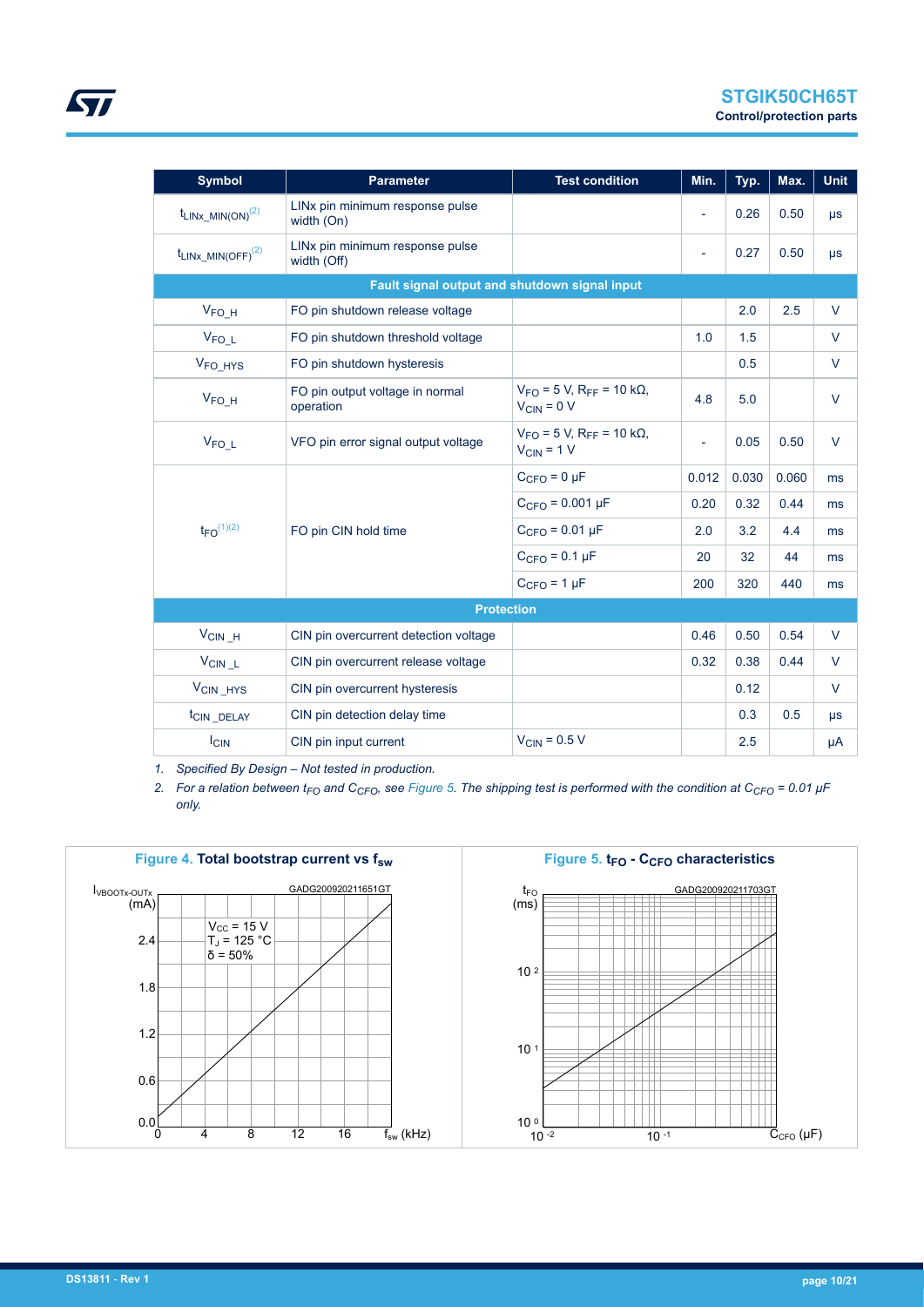



GADG200920211621GT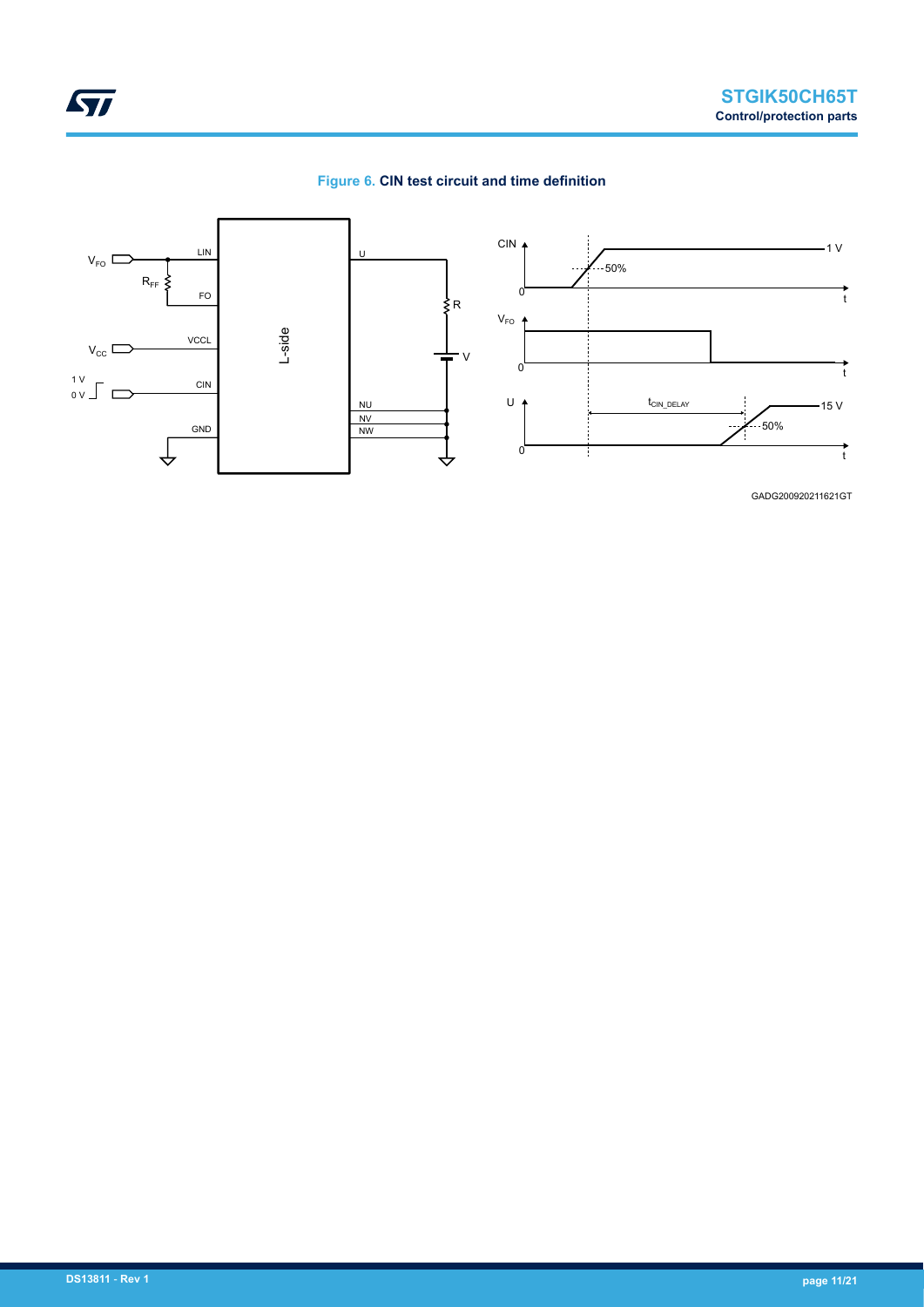<span id="page-11-0"></span>

# **4 Bootstrap diode**

| <b>Symbol</b>                | <b>Parameter</b>                | <b>Test conditions</b>      | Min. $\vert$ |     | Typ.   Max.   Unit |   |
|------------------------------|---------------------------------|-----------------------------|--------------|-----|--------------------|---|
| $\mathsf{V}_{\mathsf{F}}$ bs | Bootstrap diode forward voltage | $I_F$ <sub>BS</sub> = 10 mA | 0.4          | 0.9 | 1.4                |   |
| $R_{SBS}$                    | Bootstrap diode series resistor |                             | 12           | 20  | 28                 | Ω |



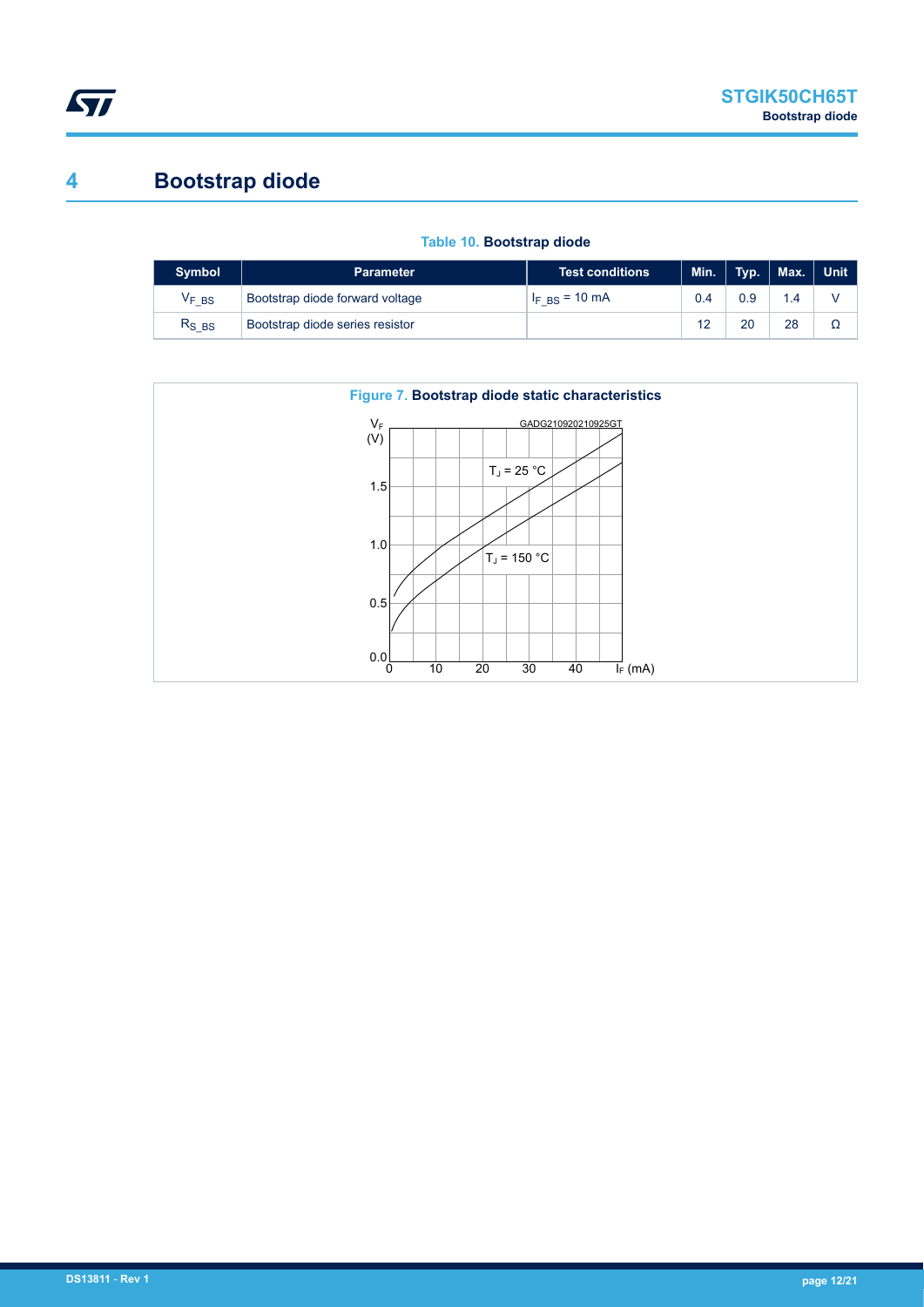<span id="page-12-0"></span>

# **5 NTC thermistor**

| <b>Symbol</b>      | <b>Parameter</b>               | Test condition <b>b</b> | Min. | Typ. | Max. | <b>Unit</b> |
|--------------------|--------------------------------|-------------------------|------|------|------|-------------|
| $R_{25}$           | Resistance                     | $T_A = 25 °C$           |      | 100  |      | $k\Omega$   |
| B <sub>25/85</sub> | B-constant $(25-85 \degree C)$ |                         |      | 4395 |      |             |
|                    | Operating temperature range    |                         | -40  |      | 175  | $^{\circ}C$ |





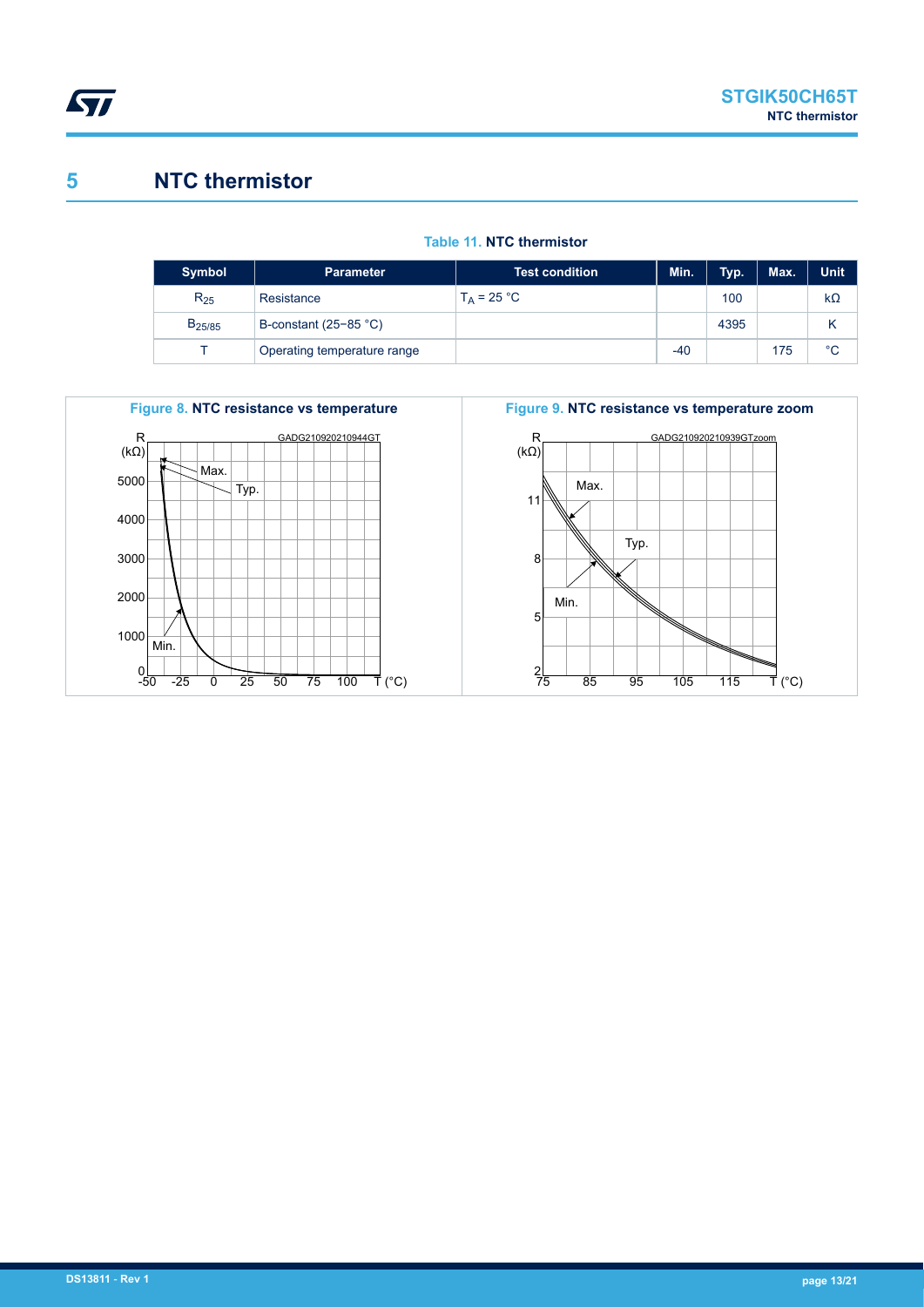# **6 Application circuit example**

<span id="page-13-0"></span>ST

#### **Figure 10. Application circuit example**



Application designers are free to use a different scheme according to the device specifications.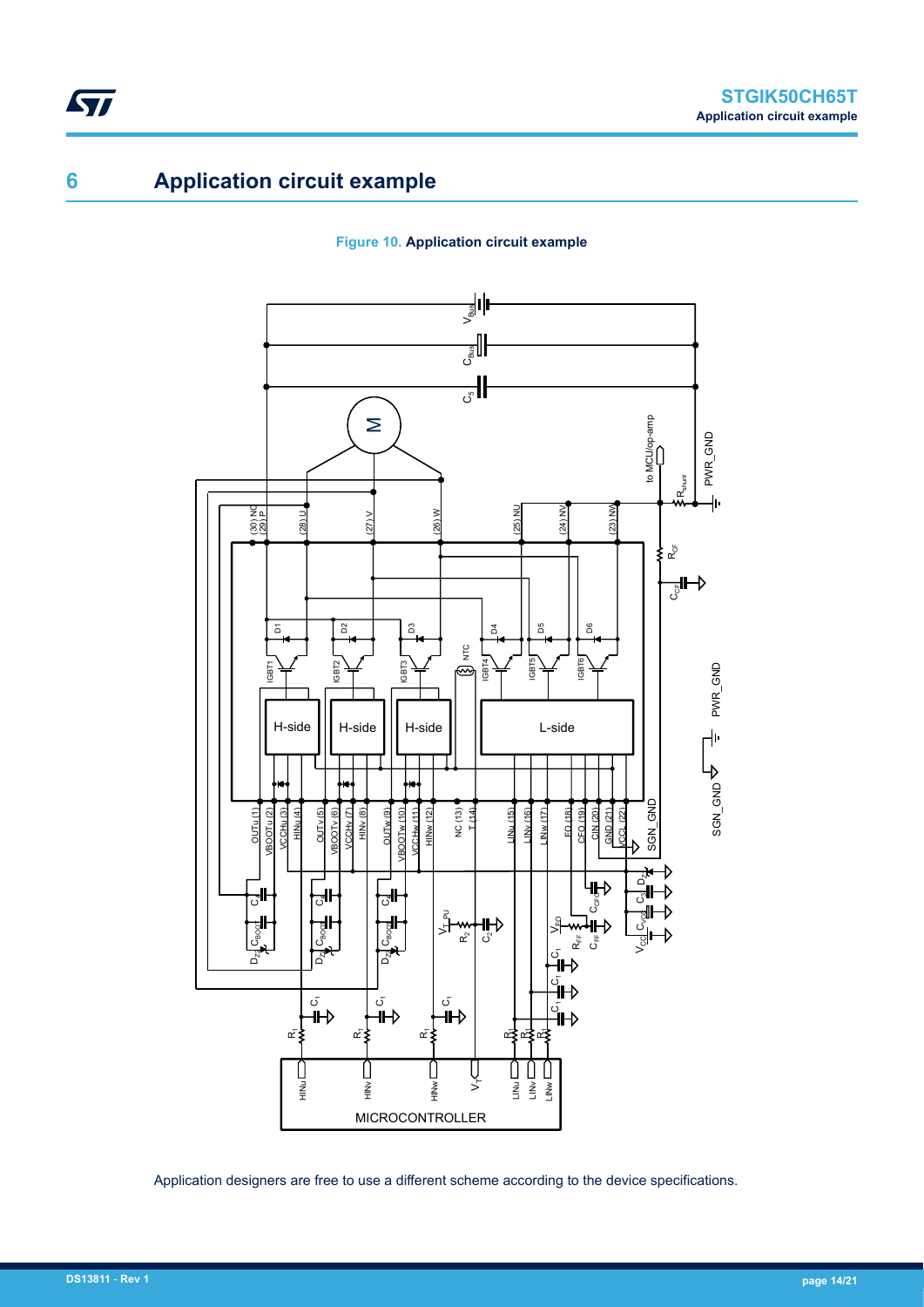### <span id="page-14-0"></span>**6.1 Guidelines**

- 1. External connections between the pins OUTu-U, OUTv-V and OUTw-w are required.
- 2. Input signals HIN, LIN are active‐high logic. A 20 kΩ (typ.) pull‐down resistor is built‐in for each input pin. To prevent input signal oscillation, the wiring of each input should be as short as possible and the use of RC filters  $(R_1, C_1)$  on each input signal is suggested. The filters should be done with a time constant of about 100 ns and placed as close as possible to the IPM input pins.
- 3. The use of a bypass capacitor  $C_{VCC}$  (aluminum or tantalum) can help reduce the transient circuit demand on the power supply. Also, to reduce high frequency switching noise distributed on the power lines, it is suggested to place a decoupling capacitor  $C_3$  (100 to 220 nF, with low ESR and low ESL), as close as possible to each  $V_{CC}$  pin and in parallel with the bypass capacitor.
- 4. The use of RC filter ( $R_{CF}$ ,  $C_{CF}$ ) for preventing protection circuit malfunction is suggested. The time constant  $(R<sub>CF</sub> \times C<sub>CF</sub>)$  should be set to 1 µs and the filter must be placed as close as possible to the CIN pin.
- 5. The FO is an input/output pin. It should be pulled up to a power supply (i.e., MCU bias at 3.3 5 V) by a resistor value able to match the V<sub>FOL</sub> and V<sub>FOH</sub> threshold voltages mainly. In case of 3.3 or 5 V pull up voltage, the suggested resistor value is from 5.6 kΩ to 68 kΩ.The RC filter on FO could have also impact on the re-starting time after a fault event so it must be placed as close as possible to the FO pin.
- 6. A decoupling capacitor  $C_2$  between 1 nF and 10 nF can be used to increase the noise immunity of the signal on the NTC thermistor. Its effectiveness is improved if the capacitor is placed close to the MCU.
- 7. The decoupling capacitor  $C_4$  (100 to 220 nF with low ESR and low ESL) in parallel with each  $C_{\text{BOOT}}$  is useful to filter high frequency disturbances. Both  $C_{\text{BOOT}}$  and  $C_4$  (if present) should be placed as close as possible to each U, V, W and respective  $V_{\text{ROT}}$  pins.
- 8. To prevent overvoltage on the V<sub>CC</sub> pins, a Zener diode (D<sub>71</sub>) can be used. Similarly, on the V<sub>BOOT</sub> pins, a Zener diode ( $D_{72}$ ) can be placed in parallel with each  $C_{BOOT}$ .
- 9. The use of the decoupling capacitor  $C_5$  (100 to 220 nF, with low ESR and low ESL) in parallel with the electrolytic capacitor  $C_{\text{Bus}}$  is useful to prevent surge destruction. Both capacitors  $C_5$  and  $C_{\text{Bus}}$  should be placed as close as possible to the IPM ( $C_5$  has priority over  $C_{\text{Bus}}$ ).
- 10. When the application requires a galvanic isolation between low and high voltage, use of high speed (high CMR) opto-coupler is recommended.
- 11. Low inductance shunt resistors should be used for phase leg current sensing.
- 12. In order to avoid malfunction, the wiring between N pins, the shunt resistor and PWR\_GND should be as short as possible.
- 13. The connection of SGN\_GND to PWR\_GND at only one point (close to the shunt resistor terminal) can help to reduce the impact of power ground fluctuation.
- 14. Parallel connection of switches or legs on the same or multiple IPMs is not suggested.

These guidelines ensure the device specifications for application designs. For further details, please refer to the relevant application note.

| Symbol                 | <b>Parameter</b>                   | <b>Test conditions</b>                                                    | Min. | Typ. | Max. | <b>Unit</b> |
|------------------------|------------------------------------|---------------------------------------------------------------------------|------|------|------|-------------|
| $V_{PN}$               | Supply voltage                     | Applied between P-Nu, $N_{V}$ , $N_{w}$                                   |      | 300  | 400  | $\vee$      |
| $V_{\text{CCHx}}$      | Control supply voltage             | Applied between V <sub>CCHx</sub> -GND                                    | 13.5 | 15   | 16.5 | $\vee$      |
| <b>V<sub>CCL</sub></b> | Control supply voltage             | Applied between V <sub>CCL</sub> -GND                                     | 13.5 | 15   | 16.5 | $\vee$      |
| $V_{BS}$               | High-side bias voltage             | Applied between V <sub>BOOTi</sub> -OUT <sub>i</sub><br>for $i = U, V, W$ | 13   | 15   | 18.5 | $\vee$      |
| t <sub>dead</sub>      | Blanking time to prevent arm-short | For each input signal                                                     | 1.5  |      |      | μs          |
| f <sub>PWM</sub>       | PWM input signal                   | $-40 °C < T_C < 100 °C$<br>$-40 °C < T_1 < 125 °C$                        |      |      | 20   | kHz         |
| Тc                     | Case operation temperature         |                                                                           |      |      | 125  | $^{\circ}C$ |

#### **Table 12. Recommended operating conditions**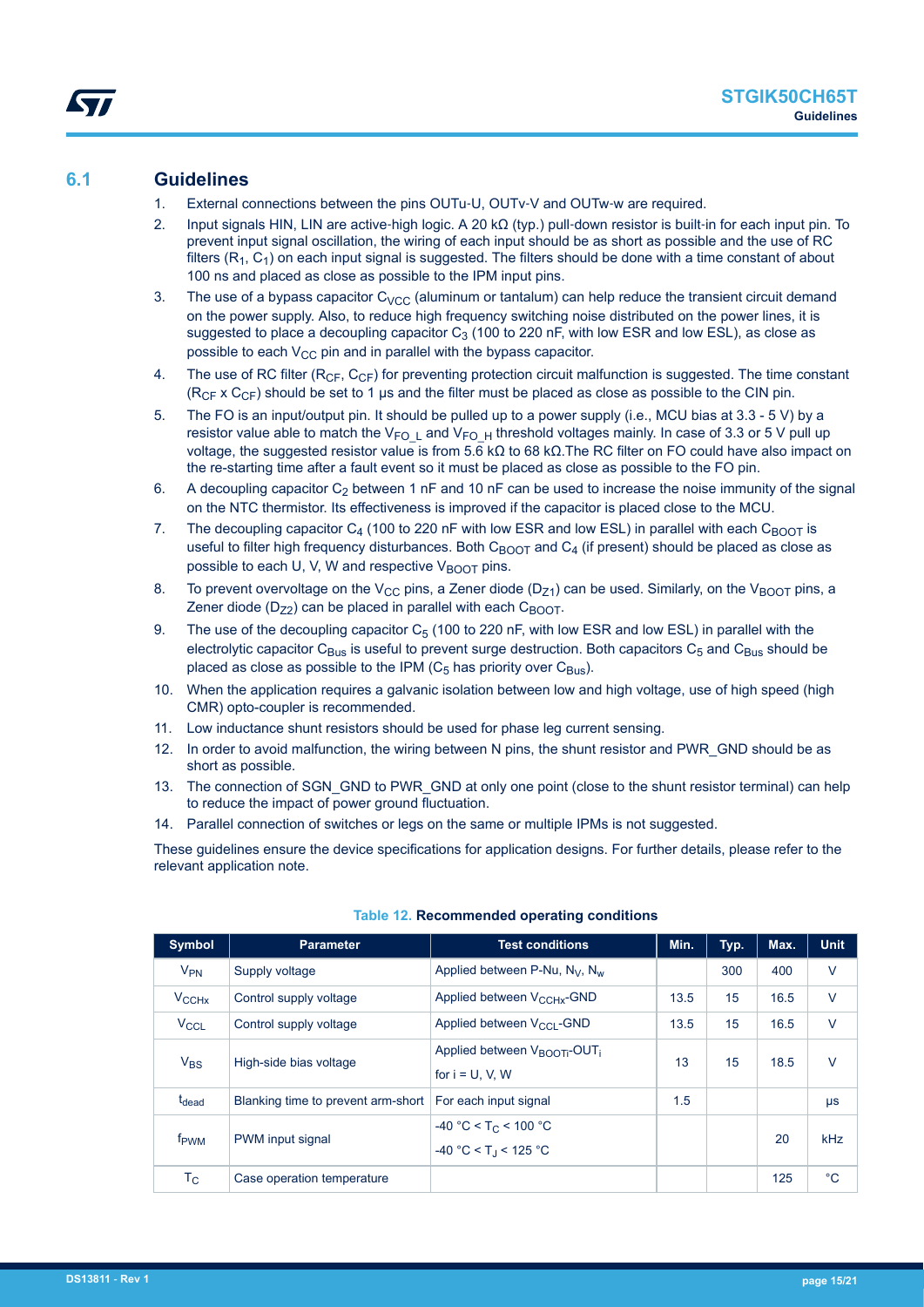

<span id="page-15-0"></span>**7 Electrical characteristics (curves)**











0 20 40 60 80

 $E_{\text{off}}$  (HS) @ 25 °C

1

 $\frac{1}{2}$ 

**Figure 16. Eoff switching energy vs collector current**

 $\overline{I_{C}}$  (A)

 $E_{\text{off}}$  (LS) @ 25 °C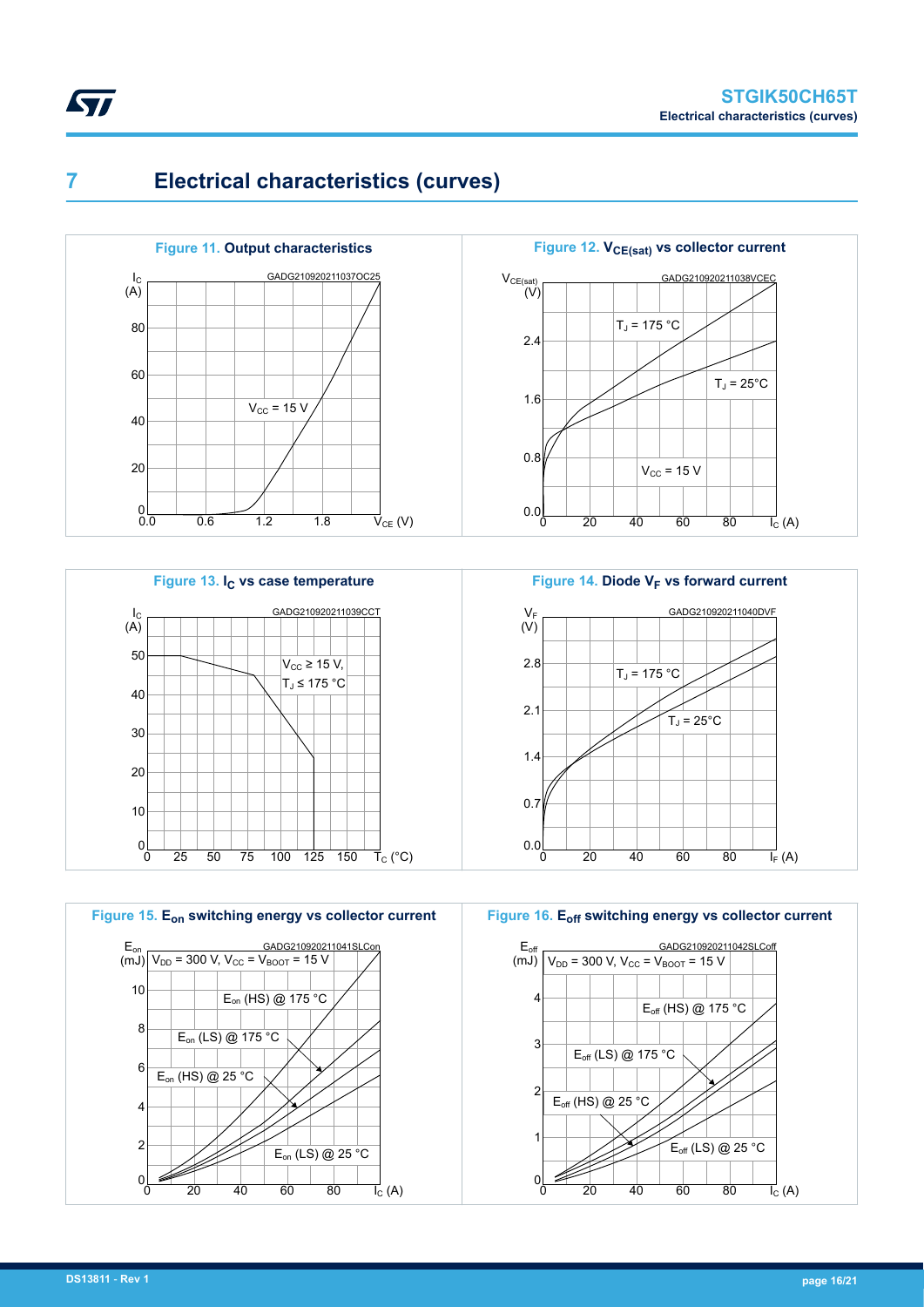



ST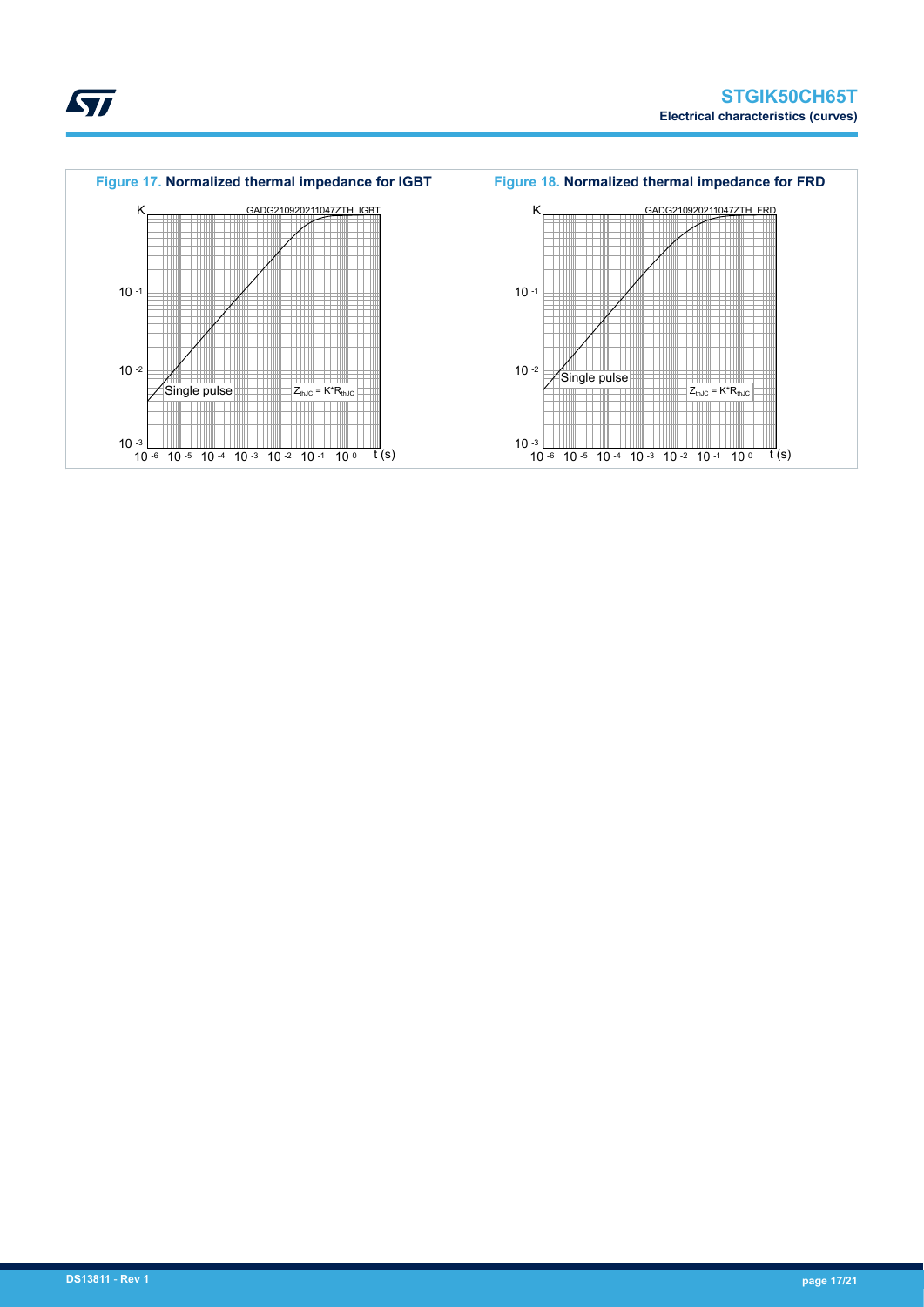## **8 Package information**

<span id="page-17-0"></span>ST

In order to meet environmental requirements, ST offers these devices in different grades of [ECOPACK](https://www.st.com/ecopack) packages, depending on their level of environmental compliance. ECOPACK specifications, grade definitions and product status are available at: [www.st.com.](http://www.st.com) ECOPACK is an ST trademark.

### **8.1 SDIPHP-30L package information**



#### **Figure 19. SDIPHP-30L package outline and mechanical data (dimensions are in mm)**

DM00727478\_1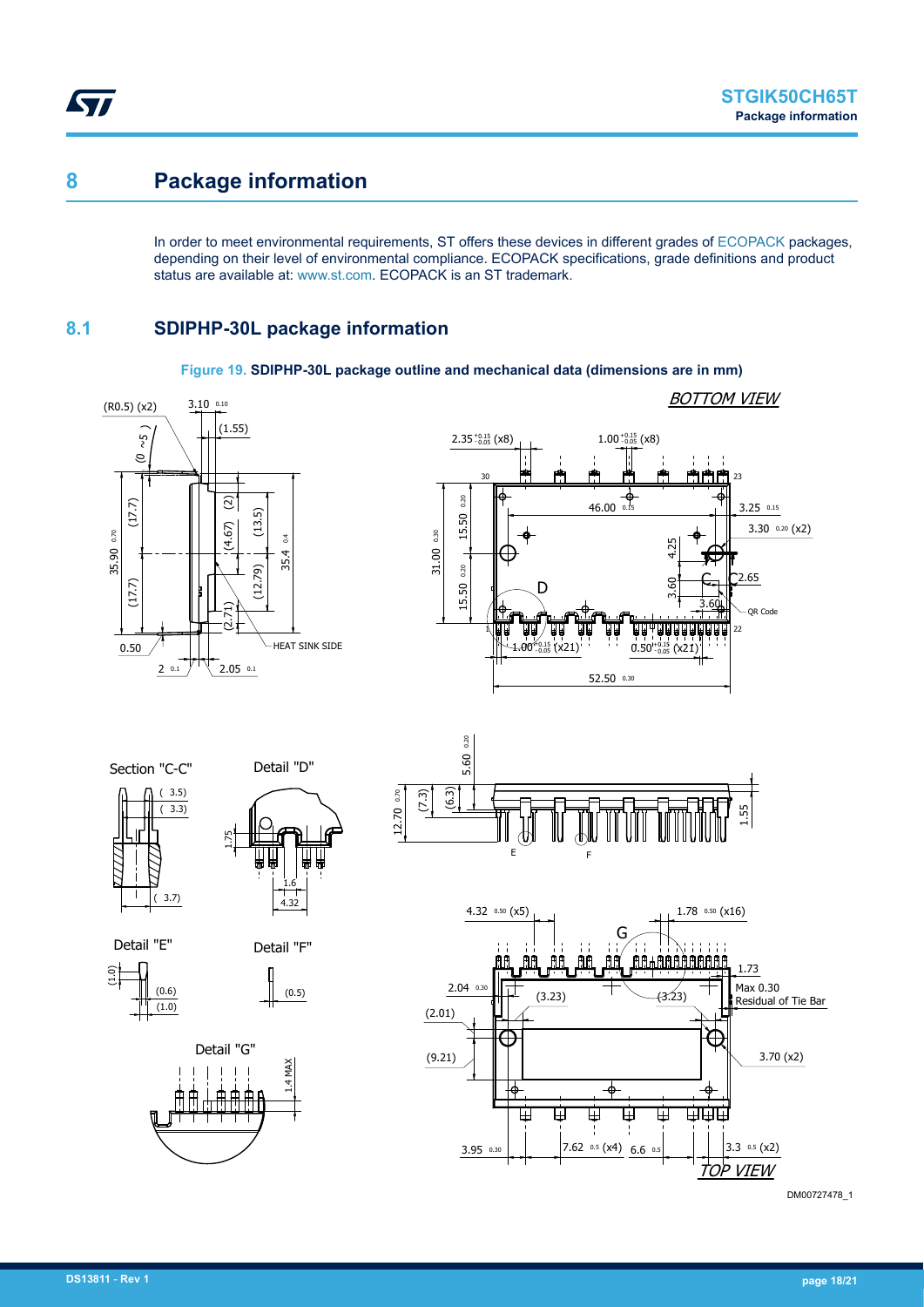# <span id="page-18-0"></span>**Revision history**

### **Table 13. Document revision history**

| <b>Date</b> | <b>Revision</b> | <b>Changes</b> |
|-------------|-----------------|----------------|
| 23-Sep-2021 |                 | First release. |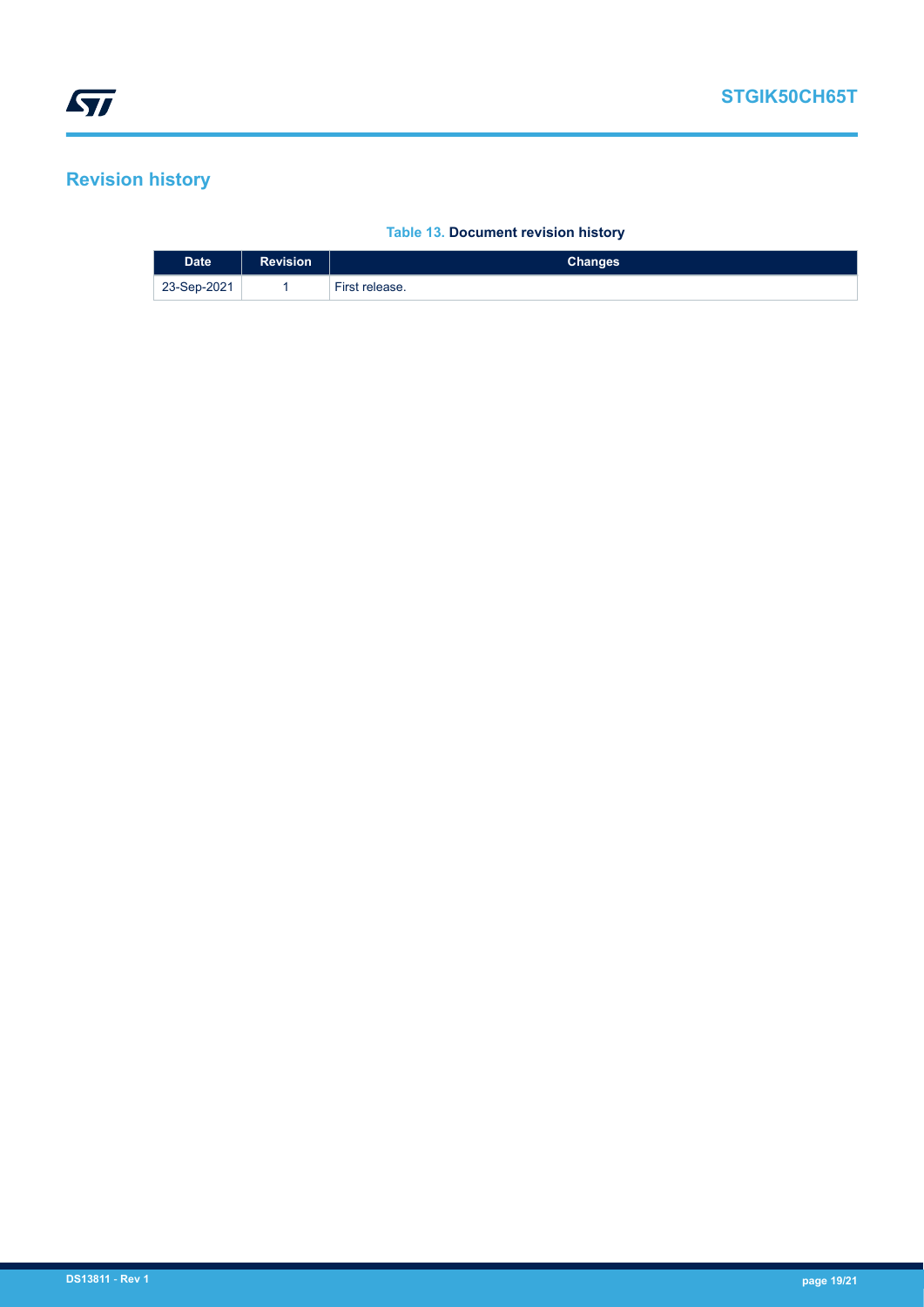

# **Contents**

| $\blacktriangleleft$    |     |  |  |
|-------------------------|-----|--|--|
| $\mathbf{2}$            |     |  |  |
| $\mathbf{3}$            |     |  |  |
|                         | 3.1 |  |  |
|                         |     |  |  |
| $\overline{\mathbf{4}}$ |     |  |  |
| 5                       |     |  |  |
| 6                       |     |  |  |
|                         | 6.1 |  |  |
| $\mathbf{7}$            |     |  |  |
| 8                       |     |  |  |
|                         |     |  |  |
|                         |     |  |  |